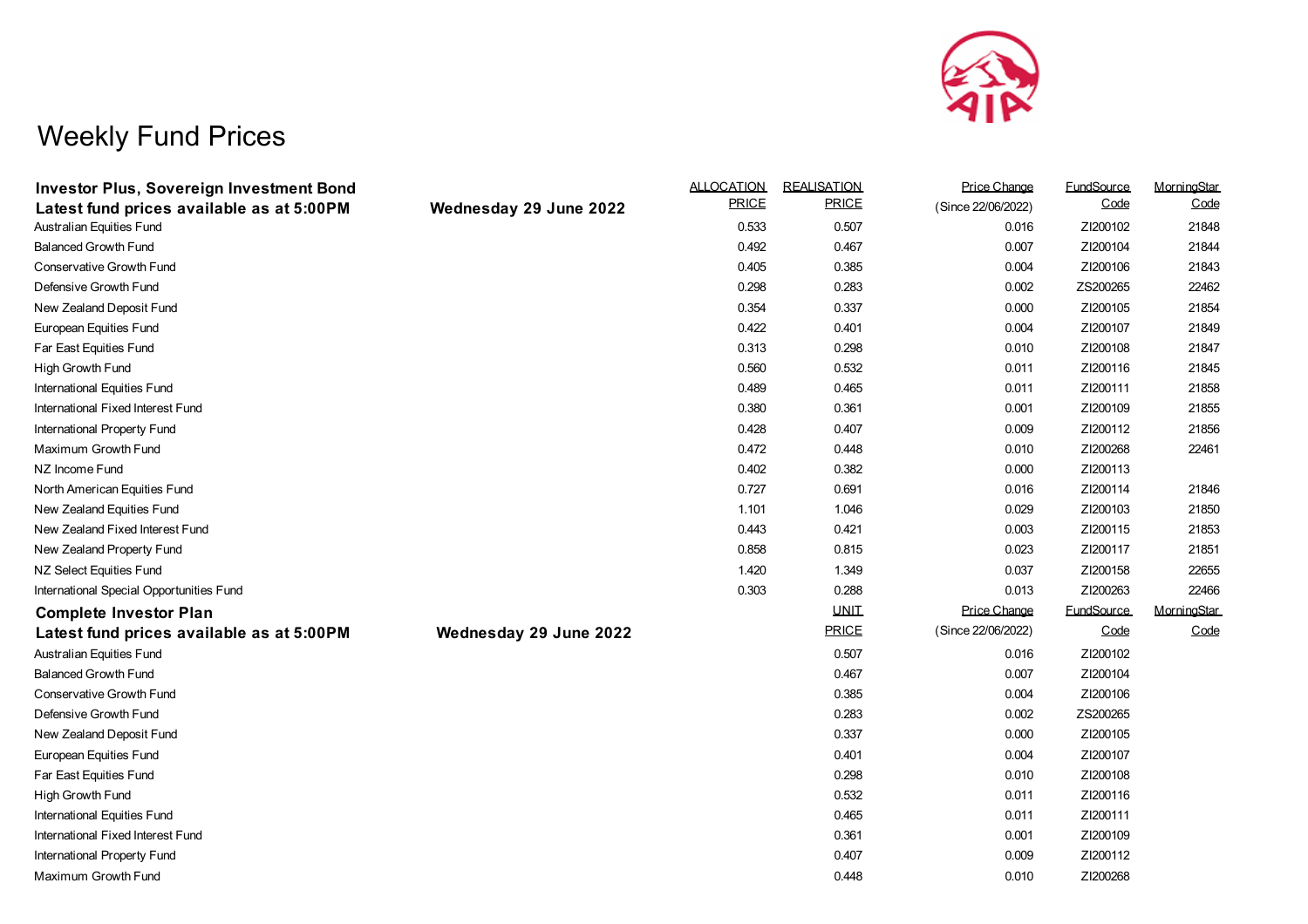| NZ Income Fund                                                          |                        | 0.382        | 0.000               | ZI200113          |             |
|-------------------------------------------------------------------------|------------------------|--------------|---------------------|-------------------|-------------|
| North American Equities Fund                                            |                        | 0.691        | 0.016               | ZI200114          |             |
| New Zealand Equities Fund                                               |                        | 1.046        | 0.029               | ZI200103          |             |
| New Zealand Fixed Interest Fund                                         |                        | 0.421        | 0.003               | ZI200115          |             |
| New Zealand Property Fund                                               |                        | 0.815        | 0.023               | ZI200117          |             |
| NZ Select Equities Fund                                                 |                        | 1.349        | 0.037               | ZI200158          |             |
| International Special Opportunities Fund                                |                        | 0.288        | 0.013               | ZI200263          |             |
| Personal Superannuation Plan / Business Insurance Programme / Savings & |                        | <b>UNIT</b>  | <b>Price Change</b> | <b>FundSource</b> | MorningStar |
| <b>Protection Plan (Accumulator Prices)</b>                             |                        |              |                     |                   |             |
| Latest fund prices available as at 5:00PM                               | Wednesday 29 June 2022 | <b>PRICE</b> | (Since 22/06/2022)  | Code              | Code        |
| <b>Balanced Fund</b>                                                    |                        | 1.541        | 0.024               | ZS200742          | 22331       |
| <b>Capital Fund</b>                                                     |                        | 1.064        | 0.000               | ZS200741          | 22330       |
| Capital Stable Fund                                                     |                        | 1.300        | 0.012               | ZS200744          | 22718       |
| <b>Entrepreneurial Fund</b>                                             |                        | 1.707        | 0.034               | ZS200743          | 22332       |
| <b>Vision (Accumulator Prices)</b>                                      |                        | <b>UNIT</b>  | Price Change        | <b>FundSource</b> | MorningStar |
| Latest fund prices available as at 5:00PM                               | Wednesday 29 June 2022 | <b>PRICE</b> | (Since 22/06/2022)  | Code              | Code        |
| <b>Vision Balanced</b>                                                  |                        | 1.541        | 0.024               | ZI200673          | 22401       |
| <b>Vision Capital</b>                                                   |                        | 1.064        | 0.000               | ZI200672          | 22404       |
| Vision Capital Stable                                                   |                        | 1.300        | 0.012               | ZI200675          |             |
| Vision Entrepreneurial                                                  |                        | 1.707        | 0.034               | ZI200674          | 22402       |
| <b>Investor Bonds</b>                                                   |                        | <b>UNIT</b>  | Price Change        | <b>FundSource</b> | MorningStar |
| Latest fund prices available as at 5:00PM                               | Wednesday 29 June 2022 | <b>PRICE</b> | (Since 22/06/2022)  | Code              | Code        |
| <b>Balanced Growth</b>                                                  |                        | 0.467        | 0.007               | ZI200100          | 21056       |
| NZ Deposit                                                              |                        | 0.337        | 0.000               | ZI200080          | 21055       |
| <b>High Growth</b>                                                      |                        | 0.532        | 0.011               | ZI200101          | 21059       |
| <b>Fixed Interest</b>                                                   |                        | 0.361        | 0.001               | ZI200171          | 22359       |
|                                                                         |                        |              |                     |                   |             |

On September 7 2013 the administration of the above 3 products (Personal Superannuation Plan, Vision, Investor Bonds) were moved to a new system. This resulted in a change in the funds in which the products invest. The returns displayed incorporate this change to provide continuity and accuracy of the historical returns.

While every care has been taken in producing and updating this unit price information for the products listed, investors should confirm the current unit price with AIA before buying or selling units in any fund, or otherwise relying on unit price information. The unit prices shown are in New Zealand dollars.

Information on unit pricing, fees and other relevant details, as well as any applicable restrictions on withdrawals, is set out in the appropriate investment statement pertaining to the investment. This information can now be obtained from AIA.